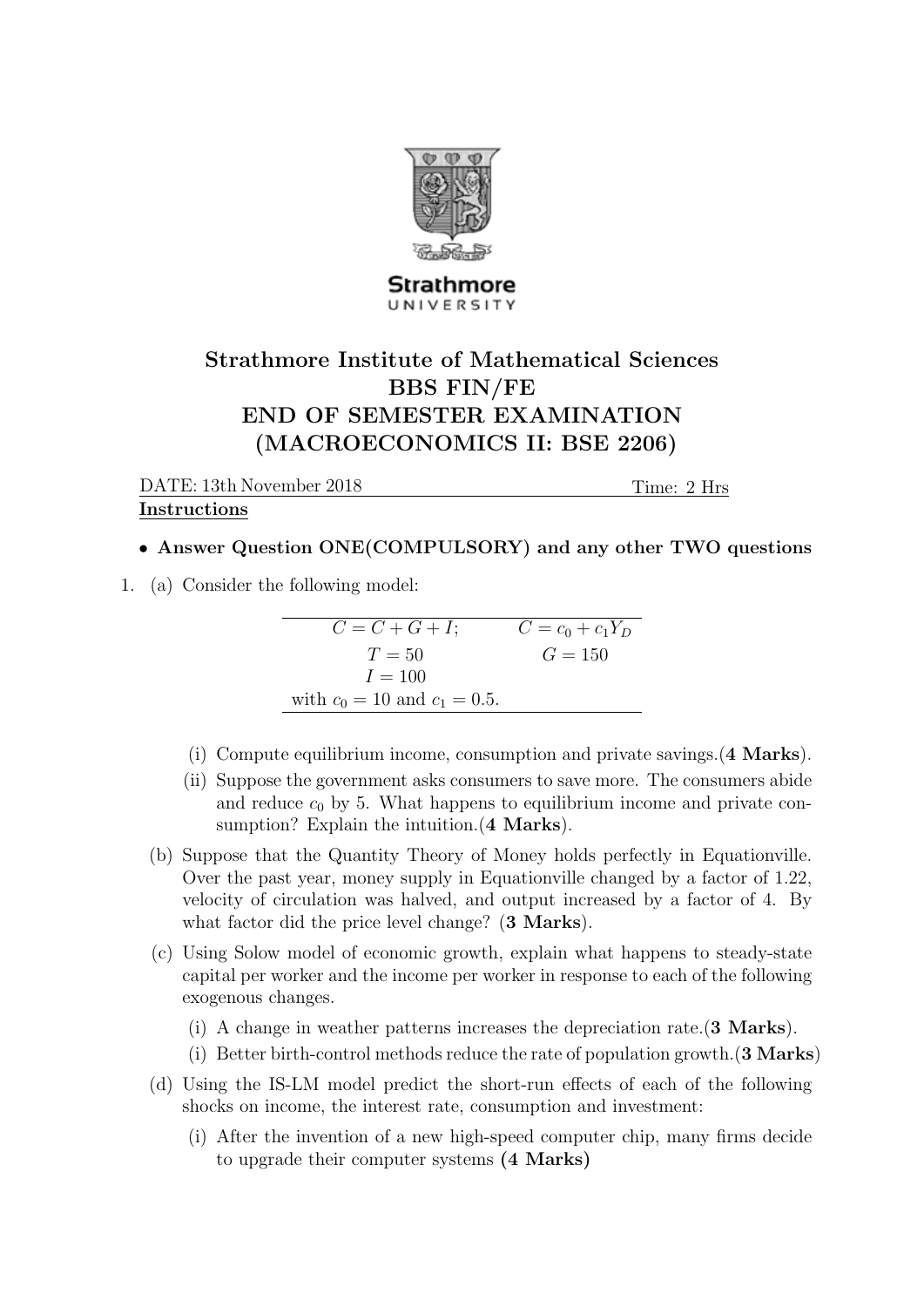- (ii) A best seller titled Retire Rich convinces the public to increase the percentage of their income devoted to saving (4 Marks)
- (e) Suppose we have found a small open economy with perfect capital mobility. If consumers in the country experience a permanent preference shift towards increased consumption (at any level of income), what happens to the long run equilibrium real exchange rate and the real world interest rate? (5 Marks)
- 2. (a) In Assumptionland currency (C) is \$500 billion and bank reserves (R) are \$2 trillion. The minimum allowable reserve requirement set by the Central Bank is 10% of deposits;
	- i). What is the money supply if banks lend the maximum allowable and households do not hold any cash (5 Marks)
	- ii). What is the money supply if households decide to hold 20% of deposits in the form of cash (3 Marks)
	- iii). What is the money supply if banks become cautious about lending, and even though the minimum reserve requirement by law remains at 10%, banks decide to hold back 20% of deposits in reserves? Assume households still hold  $20\%$  of deposits as cash  $(3 \text{ Marks})$
	- iv). The Central Bank wishes to increase the money supply the money supply by 10%. Carefully describe two methods for doing this using the multiplier in part (i) (4 Marks)
	- (b) You read in an economist magazine that the nominal interest rate is 12 percent per year in country F (foreign country) and 8 percent per year in country H (home country). Suppose that the real interest rates are equalized in the two countries and that purchasing-power parity holds. Using the Fisher equation, what can you infer about expected inflation in country F and in country H respectively? (5 Marks)
- 3. (a) Consider the recent Bonn climate talks. Assume countries agree to a 1.5C maximum increase in average global temperatures by reducing the amount of carbon emissions from manufacturing firms. Use the AD-SRAS-LRAS model to show graphically how this will impact a macroeconomy in the short and long-run. Label your initial equilibrium "A", short-run equilibrium "B", and the long-run equilibrium "C". Explaing the transition of the economy and how a central bank could use monetary policy to counteract the climate policy (10 Marks)
	- (b) In the context of Mundell-Fleming model, explain what is meant by concept of the "impossible trinity" (10 Marks)
- 4. (a) Consider two countries : Frugalia and Prodigalia (we will call them F and P). In both countries the production function is Cobb-Douglas:  $Y = AK^{\frac{1}{3}}N^{\frac{2}{3}}$ . Where A denotes the total factor productivity, K is physical capital, and N is labor. The population growth rate is 0.1, physical capital depreciates at the rate of 0.1 and  $A = 1$ . In F the savings rate is  $s_F = 0.2$  and in P it is  $S_P = 0.4$ 
	- (i) Write the production function in terms of output per capita  $(Y/N)$  (2) Marks)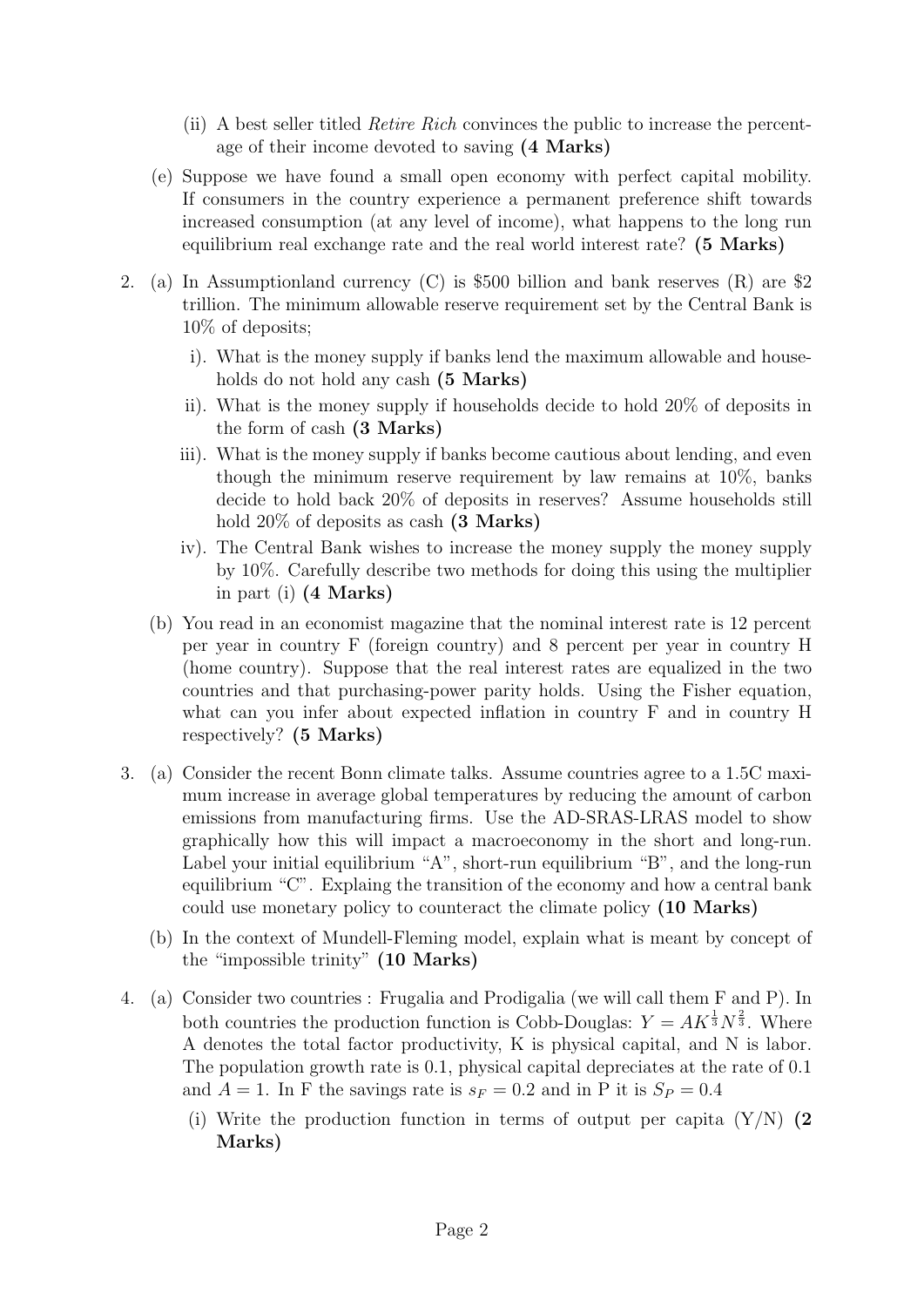- (ii) Find the steady state values of the capital-labor ratio  $(K/N)$  in both countries (4 Marks)
- (iii) Find the steady state values of the output per capita  $(Y/N)$  in both countries (2 Marks)
- (iv) In which of the countries is consumption per capita higher in steady state? $(3)$ Marks)
- (v) In which of the countries is the marginal product of labor higher in the steady state? (3 Marks)
- (b) Consider a Cobb-Douglas production function with three inputs, K is capital (the number of machines), L is labor (the number of workers), and H is human capital (the number of degrees among the workers). The production function is

$$
Y = K^{1/3} L^{1/3} H^{1/3}
$$

- (i) Derive an expression for the marginal product of labor. How does an increase in the amount of human capital affect the marginal product of labor? (2 Marks)
- (ii) An unskilled worker earns the marginal product of labor, whereas a skilled worker earns the marginal product of labor plus the marginal product of human capital. Using the given production function, find the ratio of the skilled wage to the unskilled wage. (4 Marks)
- 5. (a) Let the following represent a small open economy with perfect capital mobility and flexible exchange rates;

| Goods market                         | Financial market                          |
|--------------------------------------|-------------------------------------------|
| Goods demand: $AD = C + I + G + NX$  | Money supply: $\frac{M^s}{P} = 60$        |
| Consumption: $C = 80 + 0.6Y_D$       | Money demand: $\frac{M^d}{P} = 0.2Y - 4r$ |
| $Y_D = Y - T$                        |                                           |
| Investment: $I = 70 - 10r$           |                                           |
| Taxes: $T = 60$                      |                                           |
| Government exp: $G = 84$             |                                           |
| Net Exports: $NX = 100 - 0.1Y - 24E$ |                                           |

- (i) Assume that initially foreign and domestic interest rates be equal so that  $r = r<sup>f</sup>$  and let the foreign exchange rate E equal 2. Find the IS and LM equations (4 Marks)
- (ii) Find the equilibrium income, interest rate and net exports(2 Marks)
- (iii) The Central Bank thinks that Y is too high and reduces real money supply from 60 to 56 in order to reduce GDP. Find the new equilibrium values of Y, e, and NX. (5 Marks)
- (iv) After the Central Bank's intervention in (iii), the government thinks that (as a result of this intervention) NX is too low. Inorder to increase NX, the government reduces spending by 10 to 74. Find the new equilibrium values of Y, e, and NX after this reduction in G (assuming that  $M^{s}/P$  is stillat 56).(5 Marks)